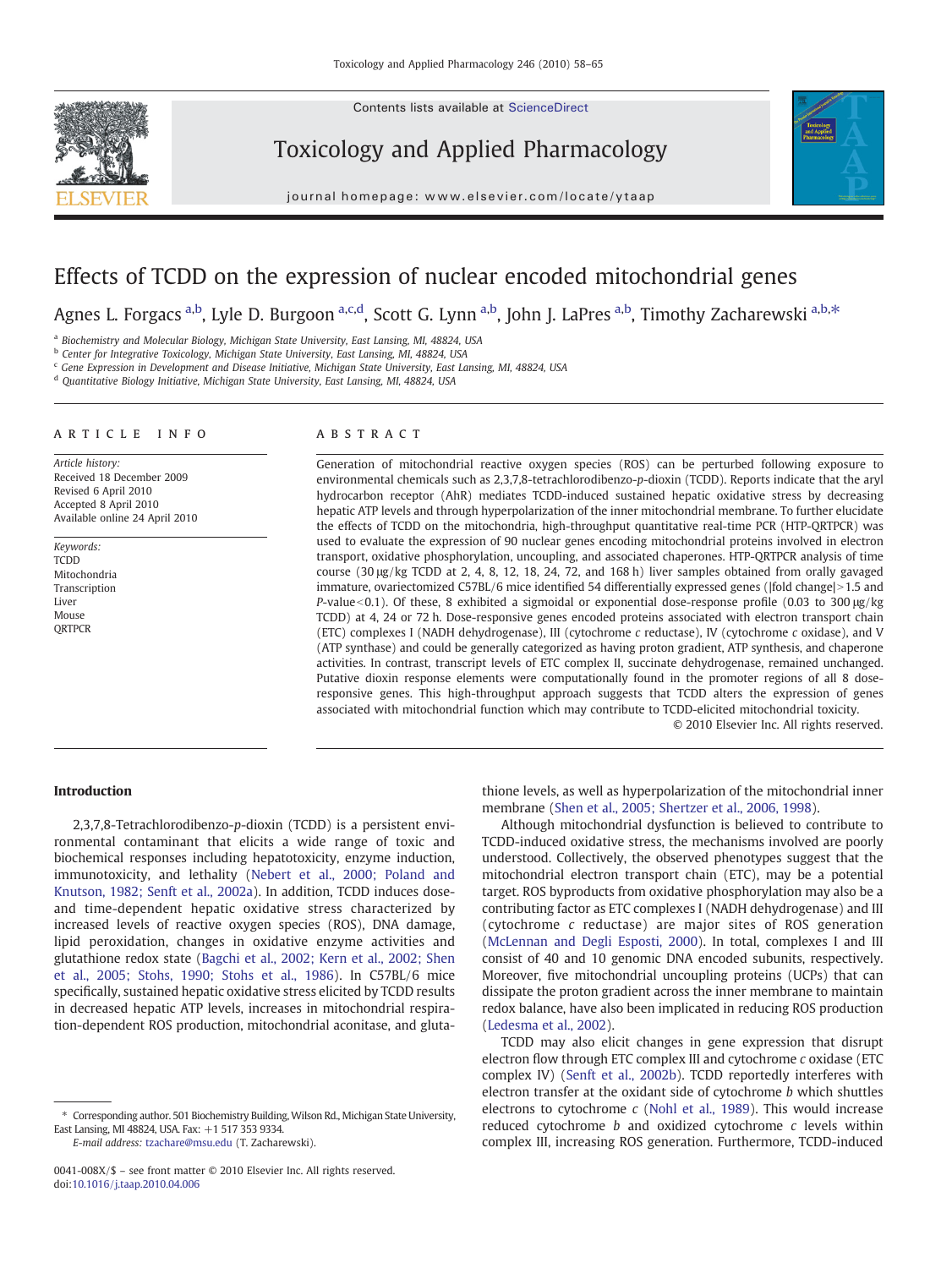increases in hydrogen peroxide may contribute to oxidative stress as a result of ETC complex IV inhibition and restrict electron flow leading to increases in reduced ETC complexes II (succinate dehydrogenase) and III ([Senft et al., 2002a](#page-7-0)). However, decreases in complex IV activity do not account for the overall ROS production [\(Senft et al., 2002a](#page-7-0)). Alternatively, TCDD may produce highly reducing conditions that increase reduced glutathione levels and membrane hyperpolarization, resulting in increased mitochondrial ROS production ([Shen et al.,](#page-7-0) [2005\)](#page-7-0).

The aryl hydrocarbon receptor (AhR) mediates the effects of TCDD by heterodimerizing with the aryl hydrocarbon receptor nuclear translocator (ARNT) upon ligand binding and nuclear translocation. This complex binds dioxin response elements (DREs) in regulatory regions to alter the expression of diverse genes including the well characterized "AhR gene battery" [\(Nebert et al., 2000\)](#page-7-0). Despite the induction of Cyp1a1 and Cyp1a2 activity, ROS from these sources has not been implicated in mitochondrial damage [\(Senft et al., 2002b](#page-7-0)). Instead, mitochondrial toxicity is associated with respiration-dependent ROS production mediated by the AhR ([Alsharif et al., 1994](#page-7-0)). C57BL/6 mice possessing high affinity AhR produce more ROS than the lower-affinity AhR containing DBA/2 mice, furthermore, AhR null mice exhibit less acute toxicity than wild-type mice ([Alsharif et al.,](#page-7-0) [1994; Senft et al., 2002b\)](#page-7-0). TCDD-induced changes in glutathione levels, redox state, and DNA damage have also been shown to be AhR dependent ([Burgoon and Zacharewski, 2008; Chan et al., 2004; Shen](#page-7-0) [et al., 2005\)](#page-7-0).

AhR dependency suggests that perturbations in gene expression may contribute to TCDD-elicited mitochondrial toxicity. In this study, the expression of 90 genes associated with electron transport, oxidative phosphorylation, proton gradient uncoupling, and chaperone activities was examined. HTP-QRTPCR and dose–response studies identified several genes encoding mitochondrial proteins that were differentially regulated and may have a role in TCDD-elicited mitochondrial toxicity.

#### Materials and methods

Animal husbandry. Female C57BL/6 mice, ovariectomized by the vendor on postnatal day (PND) 20, were acquired from Charles River Laboratories (Raleigh, NC) on PND 25. Animals were housed in polycarbonate cages containing cellulose fiber chips (Aspen Chip Laboratory Bedding, Northeastern Products, Warrensberg, NY) at 30– 40% humidity in a 12 h (7AM–7PM) light/dark cycle with free access to deionized water and Harlan Teklad 22/5 Rodent Diet 8640 (Madison, WI). Mice were allowed to acclimatize for 4 days prior to dosing. Animals were weighed and dosed with either TCDD (provided by S. Safe, Texas A&M University, College Station, TX) or sesame oil vehicle (Sigma, St. Louis, MO). For consistency this animal model was used for all the presented studies, and is typically used in our lab to facilitate comparisons with other studies [\(Boverhof et al., 2005\)](#page-7-0). All procedures were performed with the approval of the Michigan State University Committee on Animals Use and Care.

Time course and dose-response studies. For the time course study, animals ( $n = 5$  per treatment group) were orally gavaged with 0.1 ml of sesame oil vehicle or 30 µg/kg body weight of TCDD. Mice were euthanized at 2, 4, 8, 12, 18, 24, 72, or 168 h post dose. The dose was selected to elicit moderate hepatic effects while avoiding overt toxicity [\(Boverhof et al., 2005](#page-7-0)). Three separate dose–response studies  $(n= 5$  per treatment group) at 4, 24 and 72 h were independently conducted. Each animal was gavaged with 0.1 ml of sesame vehicle or 0.001–300 µg/kg TCDD and euthanized by cervical dislocation. Tissue samples were removed, weighed, flash-frozen in liquid nitrogen, and stored at −80 °C.

RNA isolation. Frozen liver samples (∼100 mg of left lobe) were removed from −80 °C storage and immediately placed into 1 ml of TRIzol (Invitrogen, Carlsbad, CA) and homogenized using a Mixer Mill 300 tissue homogenizer (Retsch, Germany). RNA was isolated according to the manufacturer's protocol with an additional phenol: chloroform extraction, and re-suspended in RNA storage solution (Ambion Inc., Austin, TX). RNA was spectrophotometrically (A260) quantified and purity was assessed using the A260/A280 ratio and denaturing gel electrophoresis.

Quantitative real-time PCR (QRTPCR). Total RNA (1 µg) was reverse transcribed by SuperScript II using an anchored oligo-dT primer as described by the manufacturer (Invitrogen, Carlsbad, CA). The resulting cDNA was used as template for HTP-QRTPCR (time course) and manual QRTPCR (dose–response).

Primer pairs were designed to amplify 120–140 bp fragments that cross intron/exon borders using Primer3 [\(http://frodo.wi.mit.edu/](http://frodo.wi.mit.edu/primer3/) [primer3/](http://frodo.wi.mit.edu/primer3/)) (see Supplementary Table 1). Primer pairs were validated using in-silico PCR [\(http://genome.ucsc.edu/cgi-bin/hgPcr](http://genome.ucsc.edu/cgi-bin/hgPcr)) and BLAST [\(http://blast.ncbi.nlm.nih.gov/Blast.cgi\)](http://blast.ncbi.nlm.nih.gov/Blast.cgi). In addition, primer pairs were further evaluated by PCR of cDNA where dissociation curve analysis was performed to verify single product formation. Primers that failed were re-designed or the gene was not analyzed. In total, 96 genes encoding specific mitochondrial proteins (i.e., 40 ETC complex I, 4 ETC complex II, 10 ETC complex III, 15 ETC complex IV and 19 ETC complex V, 5 uncoupled protein (UCP) and 3 chaperone genes) were assayed. Additionally, 4 control genes (housekeeping and TCDD battery genes) were also examined ([Table 1\)](#page-2-0). Low fidelity primers resulted in multiple products for Ndufs6, Ndufv1, Atp5e, Atp5k, AtpSuGL, and Ucp3, thus these genes were not evaluated and only 90 genes are discussed.

For HTP-QRTPCR time course samples  $(n=3)$ , 10 µl reactions consisting of 3 µl diluted cDNA and 0.3 µM of forward and reverse genespecific primers combined with  $2\times$  Power SYBR Green PCR Master Mix (Applied Biosystems, Foster City, CA) were aliquoted into 384-well plates using a Biomeck® 2000 Laboratory Automation Workstation (Beckman Coulter Inc., Fullerton, CA). Amplification was conducted on an Applied Biosystems PRISM 7900HT Sequence Detection System consisting of a 95 °C denaturation stage for 10 min, then 40 repetitions of 95 °C for 15 s followed by 60 °C for 1 min. Quantification was determined using the comparative  $C_T$  method ( $\Delta \Delta C_T$ ) (Applied Biosystems, Foster City, CA). The geometric mean of housekeeping gene (ActB, Gapdh, and Hprt) expression was used to control for differences in RNA loading, quality and cDNA synthesis [\(Vandesompele et al., 2002\)](#page-7-0). Relative expression levels were scaled such that fold change levels of time-matched vehicle control groups equaled one for graphing purposes.

For dose–response studies, QRTPCR was carried out manually rather than by high-throughput, and quantification was carried out using standards rather than  $\Delta \Delta C_T$  extrapolation. Briefly, genes identified using HTP-QRTPCR at 4, 24, and 72 h were evaluated in 30 µl QRTPCR reactions manually aliquoted into 96-well plates (manual QRTPCR), respectively. Reactions were carried out with master mix formulated to be as close as possible to that used for HTP-QRTPCR. Each reaction contained 1 µl of cDNA template, 0.1 µM forward and reverse gene-specific primers, 3 mM MgCl2, 1 mM dNTPs, 0.025 IU AmpliTaq Gold, and  $1 \times$  SYBR Green PCR Buffer (Applied Biosystems, Foster City, CA) and amplified using an Applied Biosystems PRISM 7500 Sequence Detection System. Results were quantified using a standard curve approach. Briefly, a standard curve was generated by using purified PCR product cDNA template specific for each gene/primer pair (serial  $10\times$  dilutions from  $10^8$  to 10 copies) as template for the QRTPCR reaction on the same 96-well plate as the samples. The slope of the standard curve was used to assess amplification efficiency, as described by the manufacturer. All amplification efficiencies were 80–100%. Quantification of gene copy number for each sample was extrapolated from the generated standard curve, and fold changes were calculated. Sample standardization to the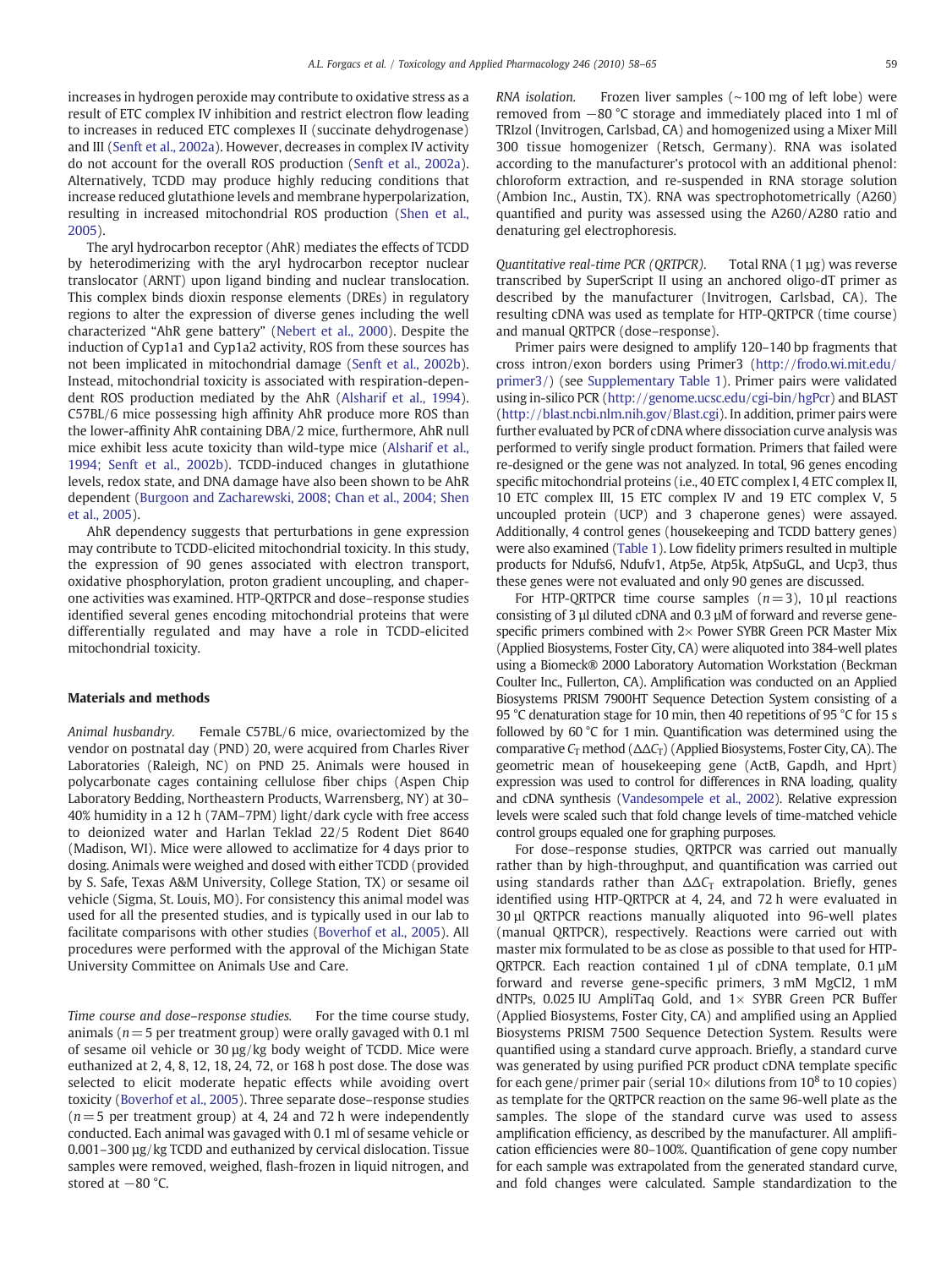<span id="page-2-0"></span>

| <b>Matrix</b><br>-------------------------------<br><b>Inner Membrane</b><br><b>IM Space</b>                                                                                                                                     | <b>NADH</b><br>$H^+$ | NAD <sup>+</sup><br>Now we are the column as the column to the column of the column<br>e- | <b>Succinate</b><br>ш                                     | Fumarate<br>$\rho$ -<br>$e-$<br>COU<br>----------------- | Ш<br>e-<br>the set on the part we are the the<br>$Cvt$ $c$<br>н | H <sub>2</sub> O<br>$1/2$ O <sub>2</sub><br>IV<br>$e-$<br>----------<br>H | <b>ATP</b><br>$ADP + P_1$<br>$H^*$<br>with the party of the control of the control of the control of the control of the control of the control of the control of the control of the control of the control of the control of the control of the control of the contr<br>$\mathbf v$ | <b>UCP</b>                              |                                                       |
|----------------------------------------------------------------------------------------------------------------------------------------------------------------------------------------------------------------------------------|----------------------|-------------------------------------------------------------------------------------------|-----------------------------------------------------------|----------------------------------------------------------|-----------------------------------------------------------------|---------------------------------------------------------------------------|-------------------------------------------------------------------------------------------------------------------------------------------------------------------------------------------------------------------------------------------------------------------------------------|-----------------------------------------|-------------------------------------------------------|
|                                                                                                                                                                                                                                  |                      |                                                                                           | Complex I<br><b>NADH</b><br>dehydrogenase                 | Complex II<br>succinate<br>dehydrogenase                 | Complex III<br>Cytochrome $c$<br>reductase                      | Complex IV<br>cytochrome c<br>oxidase                                     | Complex V<br>$F_0F_1$<br>ATPase                                                                                                                                                                                                                                                     | <b>UCP</b><br>uncoupling<br>protein     | Chaperone                                             |
| Mitochondrial genome encoded subunits<br>Nuclear genome encoded subunits<br>Number of differentially regulated genes <sup>a</sup><br>Most temporally regulated <sup>b</sup><br>(Fold change) $c$<br>Dose-responsive <sup>d</sup> |                      |                                                                                           | 40<br>26<br>Ndufb6<br>$\blacktriangledown$ 9.1<br>Ndufa10 |                                                          | 10<br>Uqcrc1<br>$\triangle$ 3.2<br>Cyc1                         | 15<br>Cox4i1<br>$\triangle$ 4.0<br>Cox7b                                  | Atpaf1<br>$\triangle$ 5.3<br>Atp5g3<br>Atp5l                                                                                                                                                                                                                                        | Ucp2<br>$\triangle$ 3.1<br>Ucp2<br>Ucp5 | $\Omega$<br>Sco1<br>$\blacktriangledown$ 1.64<br>Sco1 |

<sup>a</sup> Where |fold change|>1.5 and P-value<0.1 in the time course experiment.<br><sup>b</sup> Gene exhibiting maximum temporal |fold change| across the time course experiment with P-value<0.1 in the given ETC complex.

 $\epsilon$  Maximum temporal |fold change| across the time course experiment with P-value < 0.1.

<sup>d</sup> Gene exhibiting dose–response to TCDD in the given ETC complex.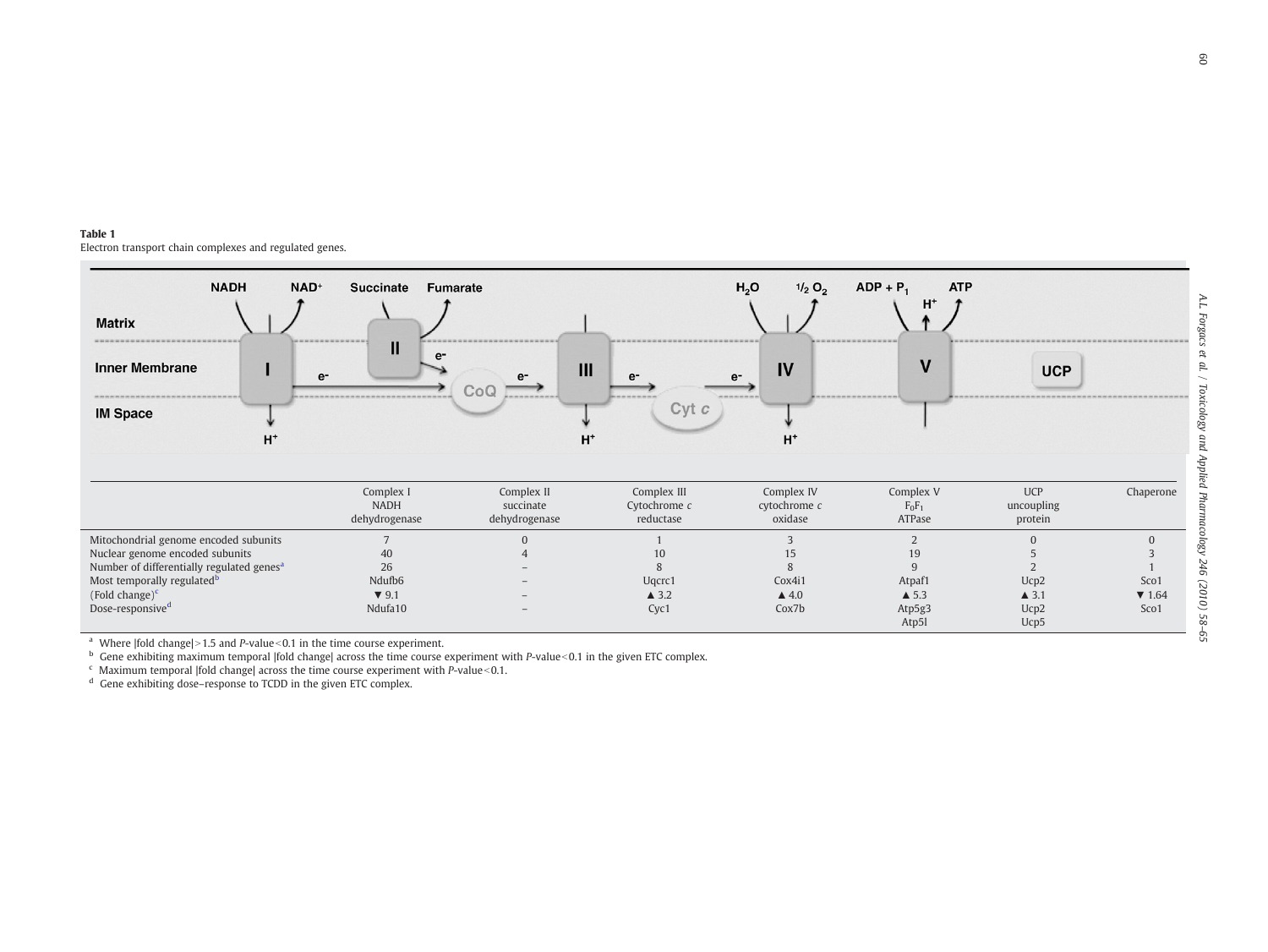# <span id="page-3-0"></span>Table 2

Time course identified differentially regulated genes elicited by 30 μg/kg TCDD using HTP-QRTPCR.

| point (h) <sup>b</sup><br>change <sup>a</sup><br>accession<br>GeneID<br>symbol<br>Ndufa10<br>NM_024197<br>67273<br>Complex I<br>NADH dehydrogenase (ubiquinone) 1 alpha subcomplex 10<br>$\triangle$ 2.3<br>24, 168<br>NM_027244<br>69875<br>Complex I<br>NADH dehydrogenase (ubiquinone) 1 alpha subcomplex 11<br>Ndufa11<br>$\triangle$ 2.4<br>2, 24<br>Complex I<br>NADH dehydrogenase (ubiquinone) 1 alpha subcomplex 12<br>Ndufa12<br>NM_025551<br>66414<br>$\blacktriangle$ 1.9<br>18, 24<br>NADH dehydrogenase (ubiquinone) 1 alpha subcomplex, assembly factor 2<br>Ndufa12l<br>NM_001127346<br>75597<br>Complex I<br>$\blacktriangle$ 1.9<br>168<br>NM_010886<br>17991<br>Complex I<br>NADH dehydrogenase (ubiquinone) 1 alpha subcomplex 2<br>Ndufa2<br>$\blacktriangle$ 1.6<br>168<br>66091<br>NADH dehydrogenase (ubiquinone) 1 alpha subcomplex 3<br>Ndufa3<br>NM_025348<br>Complex I<br>$\triangle$ 2.4<br>2, 12, 24<br>17992<br>NADH dehydrogenase (ubiquinone) 1 alpha subcomplex 4<br>Ndufa4<br>2, 4, 24<br>NM_010886<br>Complex I<br>$\triangle$ 2.9<br>407790<br>Complex I<br>NADH dehydrogenase (ubiquinone) 1 alpha subcomplex, 4-like 2<br>Ndufa4l2<br>$\triangle 2.2$<br>NM_001098789<br>168<br>NM_026614<br>68202<br>Complex I<br>NADH dehydrogenase (ubiquinone) 1 alpha subcomplex 5<br>Ndufa5<br>$\blacktriangledown$ 1.6<br>18<br>NM_025987<br>67130<br>Complex I<br>NADH dehydrogenase (ubiquinone) 1 alpha subcomplex 6 (B14)<br>Ndufa6<br>$\blacktriangledown$ 3.1<br>18<br>NM_023202<br>66416<br>NADH dehydrogenase (ubiquinone) 1 alpha subcomplex 7 (B14.5a)<br>Ndufa7<br>72<br>Complex I<br>$\blacktriangle$ 1.8<br>NADH dehydrogenase (ubiquinone) 1 alpha subcomplex 8<br>Ndufa8<br>$\triangle$ 4.8<br>8,168<br>NM_026703<br>68375<br>Complex I<br>69702<br>Complex I<br>NADH dehydrogenase (ubiquinone) 1 alpha subcomplex, assembly factor 1<br>Ndufaf1<br>$\triangle$ 2.0<br>2<br>NM_027175<br>NM_026684<br>68342<br>Complex I<br>NADH dehydrogenase (ubiquinone) 1 beta subcomplex 10<br>Ndufb10<br>$\triangle$ 2.2<br>$\overline{4}$<br>NM_019435<br>104310<br>Complex I<br>NADH dehydrogenase (ubiquinone) 1 beta subcomplex 11<br>Ndufb11<br>$\triangle$ 2.1<br>168<br>68198<br>Ndufb2<br>NM_026612<br>Complex I<br>NADH dehydrogenase (ubiquinone) 1 beta subcomplex 2<br>$\triangle$ 2.1<br>168<br>NADH dehydrogenase (ubiquinone) 1 beta subcomplex 3<br>Ndufb3<br>NM_025597<br>66495<br>Complex I<br>$\triangle 2.7$<br>24<br>230075<br>Complex I<br>NADH dehydrogenase (ubiquinone) 1 beta subcomplex 6<br>Ndufb6<br>$\blacktriangledown$ 9.1<br>2, 8, 24<br>NM_001033305<br>Ndufb7<br>NM_025843<br>66916<br>Complex I<br>NADH dehydrogenase (ubiquinone) 1 beta subcomplex 7<br>$\triangle$ 4.8<br>$\overline{4}$<br>Ndufc2<br>NM_024220<br>68197<br>Complex I<br>NADH dehydrogenase (ubiquinone) 1 subcomplex unknown 2<br>$\triangle$ 2.1<br>$\overline{4}$<br>227197<br>NADH dehydrogenase (ubiquinone) Fe-S protein 1<br>Ndufs1<br>$\triangle$ 2.8<br>NM_145518<br>Complex I<br>4,168<br>NADH dehydrogenase (ubiquinone) Fe-S protein 2<br>Ndufs2<br>4,8<br>NM_153064<br>226646<br>Complex I<br>$\triangle$ 2.1<br>68349<br>Complex I<br>NADH dehydrogenase (ubiquinone) Fe-S protein 3<br>Ndufs3<br>NM_026688<br>$\triangle$ 2.5<br>2, 18, 168 |
|-------------------------------------------------------------------------------------------------------------------------------------------------------------------------------------------------------------------------------------------------------------------------------------------------------------------------------------------------------------------------------------------------------------------------------------------------------------------------------------------------------------------------------------------------------------------------------------------------------------------------------------------------------------------------------------------------------------------------------------------------------------------------------------------------------------------------------------------------------------------------------------------------------------------------------------------------------------------------------------------------------------------------------------------------------------------------------------------------------------------------------------------------------------------------------------------------------------------------------------------------------------------------------------------------------------------------------------------------------------------------------------------------------------------------------------------------------------------------------------------------------------------------------------------------------------------------------------------------------------------------------------------------------------------------------------------------------------------------------------------------------------------------------------------------------------------------------------------------------------------------------------------------------------------------------------------------------------------------------------------------------------------------------------------------------------------------------------------------------------------------------------------------------------------------------------------------------------------------------------------------------------------------------------------------------------------------------------------------------------------------------------------------------------------------------------------------------------------------------------------------------------------------------------------------------------------------------------------------------------------------------------------------------------------------------------------------------------------------------------------------------------------------------------------------------------------------------------------------------------------------------------------------------------------------------------------------------------------------------------------------------------------------------------------------------------------------------------------------------------------------------------------------------------------------------------------------------------------------------------------------------------------------------------------------------|
|                                                                                                                                                                                                                                                                                                                                                                                                                                                                                                                                                                                                                                                                                                                                                                                                                                                                                                                                                                                                                                                                                                                                                                                                                                                                                                                                                                                                                                                                                                                                                                                                                                                                                                                                                                                                                                                                                                                                                                                                                                                                                                                                                                                                                                                                                                                                                                                                                                                                                                                                                                                                                                                                                                                                                                                                                                                                                                                                                                                                                                                                                                                                                                                                                                                                                                       |
|                                                                                                                                                                                                                                                                                                                                                                                                                                                                                                                                                                                                                                                                                                                                                                                                                                                                                                                                                                                                                                                                                                                                                                                                                                                                                                                                                                                                                                                                                                                                                                                                                                                                                                                                                                                                                                                                                                                                                                                                                                                                                                                                                                                                                                                                                                                                                                                                                                                                                                                                                                                                                                                                                                                                                                                                                                                                                                                                                                                                                                                                                                                                                                                                                                                                                                       |
|                                                                                                                                                                                                                                                                                                                                                                                                                                                                                                                                                                                                                                                                                                                                                                                                                                                                                                                                                                                                                                                                                                                                                                                                                                                                                                                                                                                                                                                                                                                                                                                                                                                                                                                                                                                                                                                                                                                                                                                                                                                                                                                                                                                                                                                                                                                                                                                                                                                                                                                                                                                                                                                                                                                                                                                                                                                                                                                                                                                                                                                                                                                                                                                                                                                                                                       |
|                                                                                                                                                                                                                                                                                                                                                                                                                                                                                                                                                                                                                                                                                                                                                                                                                                                                                                                                                                                                                                                                                                                                                                                                                                                                                                                                                                                                                                                                                                                                                                                                                                                                                                                                                                                                                                                                                                                                                                                                                                                                                                                                                                                                                                                                                                                                                                                                                                                                                                                                                                                                                                                                                                                                                                                                                                                                                                                                                                                                                                                                                                                                                                                                                                                                                                       |
|                                                                                                                                                                                                                                                                                                                                                                                                                                                                                                                                                                                                                                                                                                                                                                                                                                                                                                                                                                                                                                                                                                                                                                                                                                                                                                                                                                                                                                                                                                                                                                                                                                                                                                                                                                                                                                                                                                                                                                                                                                                                                                                                                                                                                                                                                                                                                                                                                                                                                                                                                                                                                                                                                                                                                                                                                                                                                                                                                                                                                                                                                                                                                                                                                                                                                                       |
|                                                                                                                                                                                                                                                                                                                                                                                                                                                                                                                                                                                                                                                                                                                                                                                                                                                                                                                                                                                                                                                                                                                                                                                                                                                                                                                                                                                                                                                                                                                                                                                                                                                                                                                                                                                                                                                                                                                                                                                                                                                                                                                                                                                                                                                                                                                                                                                                                                                                                                                                                                                                                                                                                                                                                                                                                                                                                                                                                                                                                                                                                                                                                                                                                                                                                                       |
|                                                                                                                                                                                                                                                                                                                                                                                                                                                                                                                                                                                                                                                                                                                                                                                                                                                                                                                                                                                                                                                                                                                                                                                                                                                                                                                                                                                                                                                                                                                                                                                                                                                                                                                                                                                                                                                                                                                                                                                                                                                                                                                                                                                                                                                                                                                                                                                                                                                                                                                                                                                                                                                                                                                                                                                                                                                                                                                                                                                                                                                                                                                                                                                                                                                                                                       |
|                                                                                                                                                                                                                                                                                                                                                                                                                                                                                                                                                                                                                                                                                                                                                                                                                                                                                                                                                                                                                                                                                                                                                                                                                                                                                                                                                                                                                                                                                                                                                                                                                                                                                                                                                                                                                                                                                                                                                                                                                                                                                                                                                                                                                                                                                                                                                                                                                                                                                                                                                                                                                                                                                                                                                                                                                                                                                                                                                                                                                                                                                                                                                                                                                                                                                                       |
|                                                                                                                                                                                                                                                                                                                                                                                                                                                                                                                                                                                                                                                                                                                                                                                                                                                                                                                                                                                                                                                                                                                                                                                                                                                                                                                                                                                                                                                                                                                                                                                                                                                                                                                                                                                                                                                                                                                                                                                                                                                                                                                                                                                                                                                                                                                                                                                                                                                                                                                                                                                                                                                                                                                                                                                                                                                                                                                                                                                                                                                                                                                                                                                                                                                                                                       |
|                                                                                                                                                                                                                                                                                                                                                                                                                                                                                                                                                                                                                                                                                                                                                                                                                                                                                                                                                                                                                                                                                                                                                                                                                                                                                                                                                                                                                                                                                                                                                                                                                                                                                                                                                                                                                                                                                                                                                                                                                                                                                                                                                                                                                                                                                                                                                                                                                                                                                                                                                                                                                                                                                                                                                                                                                                                                                                                                                                                                                                                                                                                                                                                                                                                                                                       |
|                                                                                                                                                                                                                                                                                                                                                                                                                                                                                                                                                                                                                                                                                                                                                                                                                                                                                                                                                                                                                                                                                                                                                                                                                                                                                                                                                                                                                                                                                                                                                                                                                                                                                                                                                                                                                                                                                                                                                                                                                                                                                                                                                                                                                                                                                                                                                                                                                                                                                                                                                                                                                                                                                                                                                                                                                                                                                                                                                                                                                                                                                                                                                                                                                                                                                                       |
|                                                                                                                                                                                                                                                                                                                                                                                                                                                                                                                                                                                                                                                                                                                                                                                                                                                                                                                                                                                                                                                                                                                                                                                                                                                                                                                                                                                                                                                                                                                                                                                                                                                                                                                                                                                                                                                                                                                                                                                                                                                                                                                                                                                                                                                                                                                                                                                                                                                                                                                                                                                                                                                                                                                                                                                                                                                                                                                                                                                                                                                                                                                                                                                                                                                                                                       |
|                                                                                                                                                                                                                                                                                                                                                                                                                                                                                                                                                                                                                                                                                                                                                                                                                                                                                                                                                                                                                                                                                                                                                                                                                                                                                                                                                                                                                                                                                                                                                                                                                                                                                                                                                                                                                                                                                                                                                                                                                                                                                                                                                                                                                                                                                                                                                                                                                                                                                                                                                                                                                                                                                                                                                                                                                                                                                                                                                                                                                                                                                                                                                                                                                                                                                                       |
|                                                                                                                                                                                                                                                                                                                                                                                                                                                                                                                                                                                                                                                                                                                                                                                                                                                                                                                                                                                                                                                                                                                                                                                                                                                                                                                                                                                                                                                                                                                                                                                                                                                                                                                                                                                                                                                                                                                                                                                                                                                                                                                                                                                                                                                                                                                                                                                                                                                                                                                                                                                                                                                                                                                                                                                                                                                                                                                                                                                                                                                                                                                                                                                                                                                                                                       |
|                                                                                                                                                                                                                                                                                                                                                                                                                                                                                                                                                                                                                                                                                                                                                                                                                                                                                                                                                                                                                                                                                                                                                                                                                                                                                                                                                                                                                                                                                                                                                                                                                                                                                                                                                                                                                                                                                                                                                                                                                                                                                                                                                                                                                                                                                                                                                                                                                                                                                                                                                                                                                                                                                                                                                                                                                                                                                                                                                                                                                                                                                                                                                                                                                                                                                                       |
|                                                                                                                                                                                                                                                                                                                                                                                                                                                                                                                                                                                                                                                                                                                                                                                                                                                                                                                                                                                                                                                                                                                                                                                                                                                                                                                                                                                                                                                                                                                                                                                                                                                                                                                                                                                                                                                                                                                                                                                                                                                                                                                                                                                                                                                                                                                                                                                                                                                                                                                                                                                                                                                                                                                                                                                                                                                                                                                                                                                                                                                                                                                                                                                                                                                                                                       |
|                                                                                                                                                                                                                                                                                                                                                                                                                                                                                                                                                                                                                                                                                                                                                                                                                                                                                                                                                                                                                                                                                                                                                                                                                                                                                                                                                                                                                                                                                                                                                                                                                                                                                                                                                                                                                                                                                                                                                                                                                                                                                                                                                                                                                                                                                                                                                                                                                                                                                                                                                                                                                                                                                                                                                                                                                                                                                                                                                                                                                                                                                                                                                                                                                                                                                                       |
|                                                                                                                                                                                                                                                                                                                                                                                                                                                                                                                                                                                                                                                                                                                                                                                                                                                                                                                                                                                                                                                                                                                                                                                                                                                                                                                                                                                                                                                                                                                                                                                                                                                                                                                                                                                                                                                                                                                                                                                                                                                                                                                                                                                                                                                                                                                                                                                                                                                                                                                                                                                                                                                                                                                                                                                                                                                                                                                                                                                                                                                                                                                                                                                                                                                                                                       |
|                                                                                                                                                                                                                                                                                                                                                                                                                                                                                                                                                                                                                                                                                                                                                                                                                                                                                                                                                                                                                                                                                                                                                                                                                                                                                                                                                                                                                                                                                                                                                                                                                                                                                                                                                                                                                                                                                                                                                                                                                                                                                                                                                                                                                                                                                                                                                                                                                                                                                                                                                                                                                                                                                                                                                                                                                                                                                                                                                                                                                                                                                                                                                                                                                                                                                                       |
|                                                                                                                                                                                                                                                                                                                                                                                                                                                                                                                                                                                                                                                                                                                                                                                                                                                                                                                                                                                                                                                                                                                                                                                                                                                                                                                                                                                                                                                                                                                                                                                                                                                                                                                                                                                                                                                                                                                                                                                                                                                                                                                                                                                                                                                                                                                                                                                                                                                                                                                                                                                                                                                                                                                                                                                                                                                                                                                                                                                                                                                                                                                                                                                                                                                                                                       |
|                                                                                                                                                                                                                                                                                                                                                                                                                                                                                                                                                                                                                                                                                                                                                                                                                                                                                                                                                                                                                                                                                                                                                                                                                                                                                                                                                                                                                                                                                                                                                                                                                                                                                                                                                                                                                                                                                                                                                                                                                                                                                                                                                                                                                                                                                                                                                                                                                                                                                                                                                                                                                                                                                                                                                                                                                                                                                                                                                                                                                                                                                                                                                                                                                                                                                                       |
|                                                                                                                                                                                                                                                                                                                                                                                                                                                                                                                                                                                                                                                                                                                                                                                                                                                                                                                                                                                                                                                                                                                                                                                                                                                                                                                                                                                                                                                                                                                                                                                                                                                                                                                                                                                                                                                                                                                                                                                                                                                                                                                                                                                                                                                                                                                                                                                                                                                                                                                                                                                                                                                                                                                                                                                                                                                                                                                                                                                                                                                                                                                                                                                                                                                                                                       |
|                                                                                                                                                                                                                                                                                                                                                                                                                                                                                                                                                                                                                                                                                                                                                                                                                                                                                                                                                                                                                                                                                                                                                                                                                                                                                                                                                                                                                                                                                                                                                                                                                                                                                                                                                                                                                                                                                                                                                                                                                                                                                                                                                                                                                                                                                                                                                                                                                                                                                                                                                                                                                                                                                                                                                                                                                                                                                                                                                                                                                                                                                                                                                                                                                                                                                                       |
|                                                                                                                                                                                                                                                                                                                                                                                                                                                                                                                                                                                                                                                                                                                                                                                                                                                                                                                                                                                                                                                                                                                                                                                                                                                                                                                                                                                                                                                                                                                                                                                                                                                                                                                                                                                                                                                                                                                                                                                                                                                                                                                                                                                                                                                                                                                                                                                                                                                                                                                                                                                                                                                                                                                                                                                                                                                                                                                                                                                                                                                                                                                                                                                                                                                                                                       |
| 225887<br>Complex I<br>NADH dehydrogenase (ubiquinone) Fe-S protein 8<br>Ndufs8<br>$\triangle 2.7$<br>NM_144870<br>72                                                                                                                                                                                                                                                                                                                                                                                                                                                                                                                                                                                                                                                                                                                                                                                                                                                                                                                                                                                                                                                                                                                                                                                                                                                                                                                                                                                                                                                                                                                                                                                                                                                                                                                                                                                                                                                                                                                                                                                                                                                                                                                                                                                                                                                                                                                                                                                                                                                                                                                                                                                                                                                                                                                                                                                                                                                                                                                                                                                                                                                                                                                                                                                 |
| 72900<br>NADH dehydrogenase (ubiquinone) flavoprotein 2<br>Ndufv2<br>$\blacktriangledown$ 2.4<br>NM_028388<br>Complex I<br>12, 18                                                                                                                                                                                                                                                                                                                                                                                                                                                                                                                                                                                                                                                                                                                                                                                                                                                                                                                                                                                                                                                                                                                                                                                                                                                                                                                                                                                                                                                                                                                                                                                                                                                                                                                                                                                                                                                                                                                                                                                                                                                                                                                                                                                                                                                                                                                                                                                                                                                                                                                                                                                                                                                                                                                                                                                                                                                                                                                                                                                                                                                                                                                                                                     |
| 78330<br>Complex I<br>NADH dehydrogenase (ubiquinone) flavoprotein 3<br>Ndufv3<br>4,18<br>NM_030087<br>$\triangle$ 3.5                                                                                                                                                                                                                                                                                                                                                                                                                                                                                                                                                                                                                                                                                                                                                                                                                                                                                                                                                                                                                                                                                                                                                                                                                                                                                                                                                                                                                                                                                                                                                                                                                                                                                                                                                                                                                                                                                                                                                                                                                                                                                                                                                                                                                                                                                                                                                                                                                                                                                                                                                                                                                                                                                                                                                                                                                                                                                                                                                                                                                                                                                                                                                                                |
| Complex III<br>Cytochrome c-1<br>NM_025567<br>66445<br>Cyc1<br>$\blacktriangle$ 1.7<br>72                                                                                                                                                                                                                                                                                                                                                                                                                                                                                                                                                                                                                                                                                                                                                                                                                                                                                                                                                                                                                                                                                                                                                                                                                                                                                                                                                                                                                                                                                                                                                                                                                                                                                                                                                                                                                                                                                                                                                                                                                                                                                                                                                                                                                                                                                                                                                                                                                                                                                                                                                                                                                                                                                                                                                                                                                                                                                                                                                                                                                                                                                                                                                                                                             |
| 66694<br>Complex III<br>Ubiquinol-cytochrome c reductase, Rieske iron-sulfur polypeptide 1<br>Rieske<br>$\blacktriangle$ 1.7<br>12<br>NM_025710                                                                                                                                                                                                                                                                                                                                                                                                                                                                                                                                                                                                                                                                                                                                                                                                                                                                                                                                                                                                                                                                                                                                                                                                                                                                                                                                                                                                                                                                                                                                                                                                                                                                                                                                                                                                                                                                                                                                                                                                                                                                                                                                                                                                                                                                                                                                                                                                                                                                                                                                                                                                                                                                                                                                                                                                                                                                                                                                                                                                                                                                                                                                                       |
| NM_197979<br>66152<br>Complex III<br>Ubiquinol-cytochrome c reductase (7.2 kDa) subunit<br>Ucrc<br>$\blacktriangledown$ 1.8<br>18                                                                                                                                                                                                                                                                                                                                                                                                                                                                                                                                                                                                                                                                                                                                                                                                                                                                                                                                                                                                                                                                                                                                                                                                                                                                                                                                                                                                                                                                                                                                                                                                                                                                                                                                                                                                                                                                                                                                                                                                                                                                                                                                                                                                                                                                                                                                                                                                                                                                                                                                                                                                                                                                                                                                                                                                                                                                                                                                                                                                                                                                                                                                                                     |
| NM_025650<br>66594<br>Complex III<br>Ubiquinol-cytochrome c reductase (6.4 kDa) subunit<br>Uqcr<br>$\blacktriangle$ 1.9<br>72                                                                                                                                                                                                                                                                                                                                                                                                                                                                                                                                                                                                                                                                                                                                                                                                                                                                                                                                                                                                                                                                                                                                                                                                                                                                                                                                                                                                                                                                                                                                                                                                                                                                                                                                                                                                                                                                                                                                                                                                                                                                                                                                                                                                                                                                                                                                                                                                                                                                                                                                                                                                                                                                                                                                                                                                                                                                                                                                                                                                                                                                                                                                                                         |
| 432822<br>Complex III<br>Ubiquinol-cytochrome c reductase binding protein<br>Ugcrb<br>$\blacktriangledown$ 1.6<br>18<br>XM_484346                                                                                                                                                                                                                                                                                                                                                                                                                                                                                                                                                                                                                                                                                                                                                                                                                                                                                                                                                                                                                                                                                                                                                                                                                                                                                                                                                                                                                                                                                                                                                                                                                                                                                                                                                                                                                                                                                                                                                                                                                                                                                                                                                                                                                                                                                                                                                                                                                                                                                                                                                                                                                                                                                                                                                                                                                                                                                                                                                                                                                                                                                                                                                                     |
| NM_025407<br>22273<br>Complex III<br>Ubiquinol-cytochrome c reductase core protein 1<br>Uqcrc1<br>$\triangle$ 3.2<br>168                                                                                                                                                                                                                                                                                                                                                                                                                                                                                                                                                                                                                                                                                                                                                                                                                                                                                                                                                                                                                                                                                                                                                                                                                                                                                                                                                                                                                                                                                                                                                                                                                                                                                                                                                                                                                                                                                                                                                                                                                                                                                                                                                                                                                                                                                                                                                                                                                                                                                                                                                                                                                                                                                                                                                                                                                                                                                                                                                                                                                                                                                                                                                                              |
| 67003<br>NM_025899<br>Complex III<br>Ubiquinol-cytochrome c reductase core protein 2<br>Uqcrc2<br>$\triangle 2.7$<br>4, 24, 72                                                                                                                                                                                                                                                                                                                                                                                                                                                                                                                                                                                                                                                                                                                                                                                                                                                                                                                                                                                                                                                                                                                                                                                                                                                                                                                                                                                                                                                                                                                                                                                                                                                                                                                                                                                                                                                                                                                                                                                                                                                                                                                                                                                                                                                                                                                                                                                                                                                                                                                                                                                                                                                                                                                                                                                                                                                                                                                                                                                                                                                                                                                                                                        |
| NM_025352<br>22272<br>Complex III<br>Ubiquinol-cytochrome c reductase, complex III subunit VII<br>Uqcrq<br>$\nabla$ $\triangle$ 1.7<br>4,18                                                                                                                                                                                                                                                                                                                                                                                                                                                                                                                                                                                                                                                                                                                                                                                                                                                                                                                                                                                                                                                                                                                                                                                                                                                                                                                                                                                                                                                                                                                                                                                                                                                                                                                                                                                                                                                                                                                                                                                                                                                                                                                                                                                                                                                                                                                                                                                                                                                                                                                                                                                                                                                                                                                                                                                                                                                                                                                                                                                                                                                                                                                                                           |
| NM_009941<br>12857<br>Complex IV<br>Cytochrome c oxidase subunit IV isoform 1<br>Cox4i1<br>$\triangle$ 4.0<br>72                                                                                                                                                                                                                                                                                                                                                                                                                                                                                                                                                                                                                                                                                                                                                                                                                                                                                                                                                                                                                                                                                                                                                                                                                                                                                                                                                                                                                                                                                                                                                                                                                                                                                                                                                                                                                                                                                                                                                                                                                                                                                                                                                                                                                                                                                                                                                                                                                                                                                                                                                                                                                                                                                                                                                                                                                                                                                                                                                                                                                                                                                                                                                                                      |
| 84682<br>Cytochrome c oxidase subunit IV isoform 2<br>Cox4i2<br>NM_053091<br>Complex IV<br>$\blacktriangle$ 1.7<br>168                                                                                                                                                                                                                                                                                                                                                                                                                                                                                                                                                                                                                                                                                                                                                                                                                                                                                                                                                                                                                                                                                                                                                                                                                                                                                                                                                                                                                                                                                                                                                                                                                                                                                                                                                                                                                                                                                                                                                                                                                                                                                                                                                                                                                                                                                                                                                                                                                                                                                                                                                                                                                                                                                                                                                                                                                                                                                                                                                                                                                                                                                                                                                                                |
| 12859<br>$\overline{2}$<br>NM_009942<br>Complex IV<br>Cytochrome c oxidase, subunit Vb<br>Cox5b<br>$\triangle$ 1.6                                                                                                                                                                                                                                                                                                                                                                                                                                                                                                                                                                                                                                                                                                                                                                                                                                                                                                                                                                                                                                                                                                                                                                                                                                                                                                                                                                                                                                                                                                                                                                                                                                                                                                                                                                                                                                                                                                                                                                                                                                                                                                                                                                                                                                                                                                                                                                                                                                                                                                                                                                                                                                                                                                                                                                                                                                                                                                                                                                                                                                                                                                                                                                                    |
| 12862<br>Complex IV<br>Cytochrome c oxidase, subunit VIa, polypeptide 2<br>$\blacktriangledown$ 2.3<br>NM_009943<br>Cox6a2<br>8.18                                                                                                                                                                                                                                                                                                                                                                                                                                                                                                                                                                                                                                                                                                                                                                                                                                                                                                                                                                                                                                                                                                                                                                                                                                                                                                                                                                                                                                                                                                                                                                                                                                                                                                                                                                                                                                                                                                                                                                                                                                                                                                                                                                                                                                                                                                                                                                                                                                                                                                                                                                                                                                                                                                                                                                                                                                                                                                                                                                                                                                                                                                                                                                    |
| Cox6b1<br>NM_025628<br>110323<br>Complex IV<br>Cytochrome c oxidase, subunit VIb polypeptide 1<br>$\triangle$ 3.1<br>2, 72, 168                                                                                                                                                                                                                                                                                                                                                                                                                                                                                                                                                                                                                                                                                                                                                                                                                                                                                                                                                                                                                                                                                                                                                                                                                                                                                                                                                                                                                                                                                                                                                                                                                                                                                                                                                                                                                                                                                                                                                                                                                                                                                                                                                                                                                                                                                                                                                                                                                                                                                                                                                                                                                                                                                                                                                                                                                                                                                                                                                                                                                                                                                                                                                                       |
| 12864<br>Cytochrome c oxidase, subunit VIc<br>NM_053071<br>Complex IV<br>Сохбс<br>$\triangle 2.7$<br>4,168                                                                                                                                                                                                                                                                                                                                                                                                                                                                                                                                                                                                                                                                                                                                                                                                                                                                                                                                                                                                                                                                                                                                                                                                                                                                                                                                                                                                                                                                                                                                                                                                                                                                                                                                                                                                                                                                                                                                                                                                                                                                                                                                                                                                                                                                                                                                                                                                                                                                                                                                                                                                                                                                                                                                                                                                                                                                                                                                                                                                                                                                                                                                                                                            |
| 12866<br>Complex IV<br>Cytochrome c oxidase, subunit VIIa 2<br>Cox7a2<br>$\triangle$ 2.1<br>72<br>NM_009945                                                                                                                                                                                                                                                                                                                                                                                                                                                                                                                                                                                                                                                                                                                                                                                                                                                                                                                                                                                                                                                                                                                                                                                                                                                                                                                                                                                                                                                                                                                                                                                                                                                                                                                                                                                                                                                                                                                                                                                                                                                                                                                                                                                                                                                                                                                                                                                                                                                                                                                                                                                                                                                                                                                                                                                                                                                                                                                                                                                                                                                                                                                                                                                           |
| 66142<br>Complex IV<br>Cytochrome c oxidase, subunit VIIb<br>Cox7b<br>$\triangle$ 2.1<br>72<br>NM_025379                                                                                                                                                                                                                                                                                                                                                                                                                                                                                                                                                                                                                                                                                                                                                                                                                                                                                                                                                                                                                                                                                                                                                                                                                                                                                                                                                                                                                                                                                                                                                                                                                                                                                                                                                                                                                                                                                                                                                                                                                                                                                                                                                                                                                                                                                                                                                                                                                                                                                                                                                                                                                                                                                                                                                                                                                                                                                                                                                                                                                                                                                                                                                                                              |
| 230649<br>Complex V<br>ATP synthase mitochondrial F1 complex assembly factor 1<br>Atpaf1<br>$\triangle$ 5.3<br>2, 24<br>NM_181040                                                                                                                                                                                                                                                                                                                                                                                                                                                                                                                                                                                                                                                                                                                                                                                                                                                                                                                                                                                                                                                                                                                                                                                                                                                                                                                                                                                                                                                                                                                                                                                                                                                                                                                                                                                                                                                                                                                                                                                                                                                                                                                                                                                                                                                                                                                                                                                                                                                                                                                                                                                                                                                                                                                                                                                                                                                                                                                                                                                                                                                                                                                                                                     |
| 246782<br>Complex V<br>ATP synthase mitochondrial F1 complex assembly factor 2<br>Atpaf2<br>$\blacktriangledown$ 2.3<br>12<br>NM_145427                                                                                                                                                                                                                                                                                                                                                                                                                                                                                                                                                                                                                                                                                                                                                                                                                                                                                                                                                                                                                                                                                                                                                                                                                                                                                                                                                                                                                                                                                                                                                                                                                                                                                                                                                                                                                                                                                                                                                                                                                                                                                                                                                                                                                                                                                                                                                                                                                                                                                                                                                                                                                                                                                                                                                                                                                                                                                                                                                                                                                                                                                                                                                               |
| NM_016774<br>11947<br>Complex V<br>ATP synthase, $H+$ transporting, mitochondrial $F1$ complex, beta subunit<br>Atp5b<br>$\blacktriangledown$ 2.1<br>8,168                                                                                                                                                                                                                                                                                                                                                                                                                                                                                                                                                                                                                                                                                                                                                                                                                                                                                                                                                                                                                                                                                                                                                                                                                                                                                                                                                                                                                                                                                                                                                                                                                                                                                                                                                                                                                                                                                                                                                                                                                                                                                                                                                                                                                                                                                                                                                                                                                                                                                                                                                                                                                                                                                                                                                                                                                                                                                                                                                                                                                                                                                                                                            |
| NM_025313<br>66043<br>Complex V<br>ATP synthase, $H+$ transporting, mitochondrial $F1$ complex, delta subunit<br>Atp5d<br>$\triangle$ 2.0<br>$\overline{2}$                                                                                                                                                                                                                                                                                                                                                                                                                                                                                                                                                                                                                                                                                                                                                                                                                                                                                                                                                                                                                                                                                                                                                                                                                                                                                                                                                                                                                                                                                                                                                                                                                                                                                                                                                                                                                                                                                                                                                                                                                                                                                                                                                                                                                                                                                                                                                                                                                                                                                                                                                                                                                                                                                                                                                                                                                                                                                                                                                                                                                                                                                                                                           |
| 11950<br>Complex V<br>ATP synthase, $H+$ transporting, mitochondrial F0 complex, subunit b, isoform 1<br>Atp5f1<br>$\triangle$ 2.5<br>NM_009725<br>8,168                                                                                                                                                                                                                                                                                                                                                                                                                                                                                                                                                                                                                                                                                                                                                                                                                                                                                                                                                                                                                                                                                                                                                                                                                                                                                                                                                                                                                                                                                                                                                                                                                                                                                                                                                                                                                                                                                                                                                                                                                                                                                                                                                                                                                                                                                                                                                                                                                                                                                                                                                                                                                                                                                                                                                                                                                                                                                                                                                                                                                                                                                                                                              |
| 67942<br>Complex V<br>ATP synthase, H+ transporting, mitochondrial F0 complex, subunit c (subunit 9), isoform 2<br>$\blacktriangle$ 1.6<br>72<br>NM_026468<br>Atp5g2                                                                                                                                                                                                                                                                                                                                                                                                                                                                                                                                                                                                                                                                                                                                                                                                                                                                                                                                                                                                                                                                                                                                                                                                                                                                                                                                                                                                                                                                                                                                                                                                                                                                                                                                                                                                                                                                                                                                                                                                                                                                                                                                                                                                                                                                                                                                                                                                                                                                                                                                                                                                                                                                                                                                                                                                                                                                                                                                                                                                                                                                                                                                  |
| NM_175015<br>228033<br>Complex V<br>ATP synthase, H+ transporting, mitochondrial F0 complex, subunit c (subunit 9), isoform 3<br>Atp5g3<br>$\triangle$ 2.0<br>72                                                                                                                                                                                                                                                                                                                                                                                                                                                                                                                                                                                                                                                                                                                                                                                                                                                                                                                                                                                                                                                                                                                                                                                                                                                                                                                                                                                                                                                                                                                                                                                                                                                                                                                                                                                                                                                                                                                                                                                                                                                                                                                                                                                                                                                                                                                                                                                                                                                                                                                                                                                                                                                                                                                                                                                                                                                                                                                                                                                                                                                                                                                                      |
| 11957<br>$\,8\,$<br>NM_016755<br>Complex V<br>ATP synthase, H+ transporting, mitochondrial F0 complex, subunit f<br>Atp5j<br>$\blacktriangledown$ 1.7                                                                                                                                                                                                                                                                                                                                                                                                                                                                                                                                                                                                                                                                                                                                                                                                                                                                                                                                                                                                                                                                                                                                                                                                                                                                                                                                                                                                                                                                                                                                                                                                                                                                                                                                                                                                                                                                                                                                                                                                                                                                                                                                                                                                                                                                                                                                                                                                                                                                                                                                                                                                                                                                                                                                                                                                                                                                                                                                                                                                                                                                                                                                                 |
| 27425<br>ATP synthase, $H+$ transporting, mitochondrial F0 complex, subunit g<br>NM_013795<br>Complex V<br>Atp5l<br>$\blacktriangledown$ 1.8<br>18, 168                                                                                                                                                                                                                                                                                                                                                                                                                                                                                                                                                                                                                                                                                                                                                                                                                                                                                                                                                                                                                                                                                                                                                                                                                                                                                                                                                                                                                                                                                                                                                                                                                                                                                                                                                                                                                                                                                                                                                                                                                                                                                                                                                                                                                                                                                                                                                                                                                                                                                                                                                                                                                                                                                                                                                                                                                                                                                                                                                                                                                                                                                                                                               |
| <b>UCP</b><br>22228<br>Uncoupling protein 2 (mitochondrial, proton carrier)<br>Ucp2<br>NM_011671<br>$\triangle$ 3.1<br>$\overline{4}$                                                                                                                                                                                                                                                                                                                                                                                                                                                                                                                                                                                                                                                                                                                                                                                                                                                                                                                                                                                                                                                                                                                                                                                                                                                                                                                                                                                                                                                                                                                                                                                                                                                                                                                                                                                                                                                                                                                                                                                                                                                                                                                                                                                                                                                                                                                                                                                                                                                                                                                                                                                                                                                                                                                                                                                                                                                                                                                                                                                                                                                                                                                                                                 |
| 74011<br><b>UCP</b><br>Uncoupling protein 4 (mitochondrial solute carrier)<br>Ucp4<br>$\triangle$ 2.2<br>168<br>NM_028711                                                                                                                                                                                                                                                                                                                                                                                                                                                                                                                                                                                                                                                                                                                                                                                                                                                                                                                                                                                                                                                                                                                                                                                                                                                                                                                                                                                                                                                                                                                                                                                                                                                                                                                                                                                                                                                                                                                                                                                                                                                                                                                                                                                                                                                                                                                                                                                                                                                                                                                                                                                                                                                                                                                                                                                                                                                                                                                                                                                                                                                                                                                                                                             |
| NM_001040026<br>52892<br>Chaperone<br>SCO cytochrome oxidase deficient homolog 1 (respiratory chain complex IV assembly)<br>Sco1<br>$\blacktriangle$ 1.7<br>$\overline{4}$                                                                                                                                                                                                                                                                                                                                                                                                                                                                                                                                                                                                                                                                                                                                                                                                                                                                                                                                                                                                                                                                                                                                                                                                                                                                                                                                                                                                                                                                                                                                                                                                                                                                                                                                                                                                                                                                                                                                                                                                                                                                                                                                                                                                                                                                                                                                                                                                                                                                                                                                                                                                                                                                                                                                                                                                                                                                                                                                                                                                                                                                                                                            |

<sup>a</sup> |fold change|>1.5 and *P*-value<0.1.<br><sup>b</sup> Time points with maximum lfold cl

Time points with maximum |fold change| and P-value < 0.1.

geometric mean of three housekeeping genes (ActB, Gapdh, and Hprt) was used to control for differences in RNA loading, quality and cDNA synthesis [\(Vandesompele et al., 2002\)](#page-7-0). Relative expression levels were scaled such that the expression level of the time-matched vehicle control group equaled one for graphing purposes. Select UCPs, chaperones and complex V genes were additionally evaluated beyond those identified by HTP-QRTPCR at 72 h.

Dose–response modeling. Our ToxResponse automated dose– response modeler was used to identify the best-fit dose–response model [\(Burgoon and Zacharewski, 2008](#page-7-0)). The algorithm uses particle swarm optimization to identify the best-fit model across five model classes (exponential, sigmoidal, Gaussian, linear, and quadratic). A gene was considered dose-responsive if its expression followed a sigmoidal or exponential curve. The best-fit model was used to calculate ED<sub>50</sub> values.

Identification of putative DREs. Putative DREs were computationally identified within the mouse genome (Build 37; obtained from the University of California, Santa Cruz Genome Browser) using an updated position weight matrix ([Dere et al., in preparation;](#page-7-0) [Sun](#page-7-0) [et al., 2004](#page-7-0)). Briefly, select genes were scanned from 10,000 bp upstream of the transcriptional start site (TSS) to the end of the 3′-UTR to evaluate similarity to the position weight matrix. A similarity score of  $>0.80$  was used to tentatively assign functionality, as previously described [\(Sun et al., 2004\)](#page-7-0).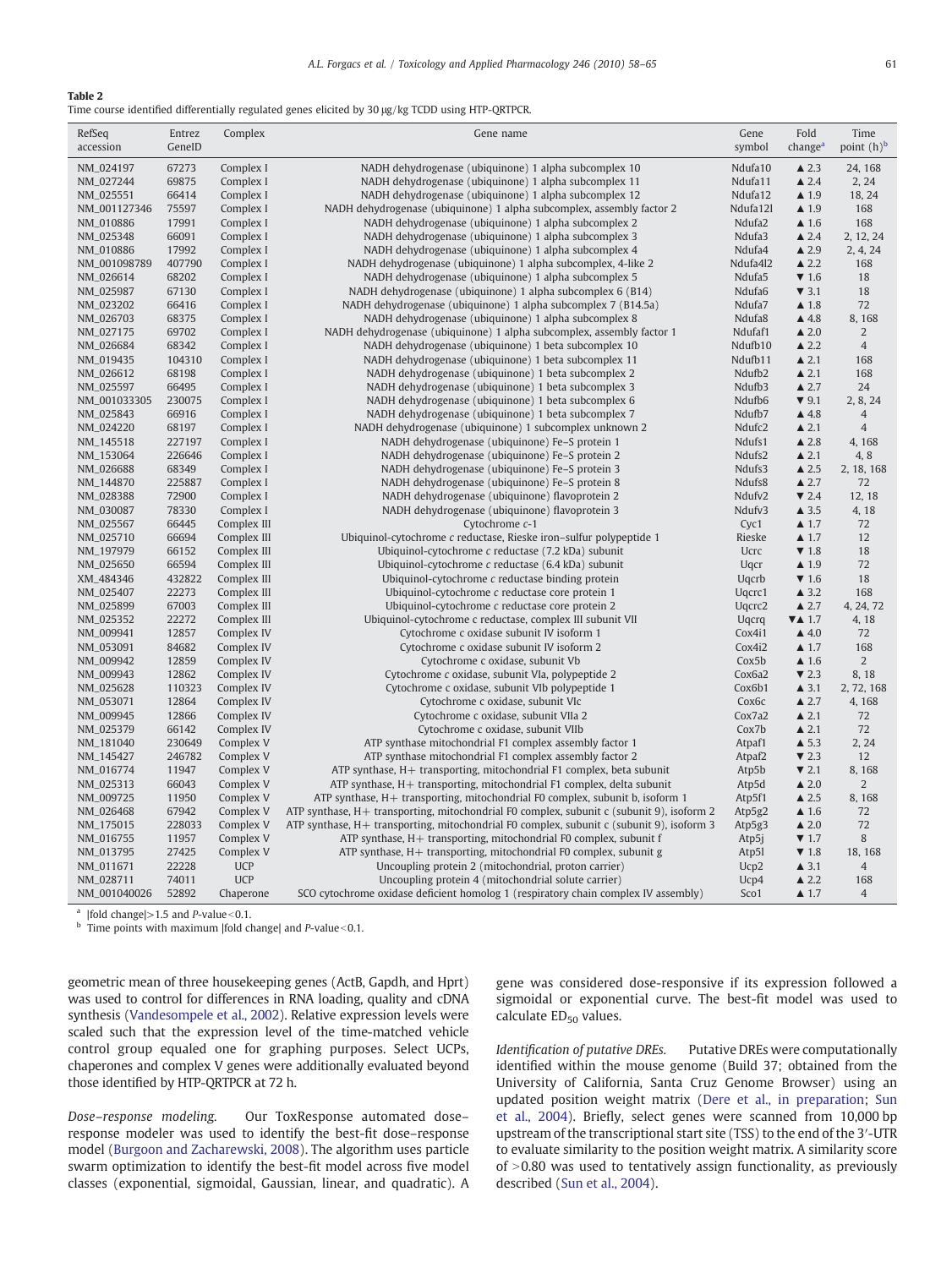Statistical analysis. HTP-QRTPCR data was analyzed using the Wilcoxon rank-sum test (R v2.6.2). Specifically, data were ranked and prioritized, rather than treated as hypothesis tests, due to Type I error rate inflation concerns from multiple tests. Differences with treatment were considered significant at time points where  $P$ -value $<0.1$ . Conversely, dose–response manual QRTPCR analysis was performed with SAS v9.1 (SAS Institute, Cary, NC) using analysis of variance followed by Dunnett's post hoc test. Differences between treatment groups were considered significant when  $p<0.05$ .

#### Results

# Temporal gene expression profiling

Temporal expression profiles of 90 nuclear genes encoding mitochondrial proteins were analyzed by HTP-QRTPCR [\(Table 2](#page-3-0), see Supplementary Table 2). Time course studies identified 54 differentially expressed genes ( $|fold \space change|>1.5$  and P-value $\leq 0.1$ ) following exposure to 30 µg/kg TCDD at one or more time points ([Tables 1](#page-2-0) [and 3](#page-2-0)). Of these differentially expressed genes, 43 were induced and 11 were repressed. Twenty-six of the differentially regulated genes were associated with electron transport chain (ETC) complex I, NADH dehydrogenase, which facilitates the transfer of electrons from NADH to coenzyme Q and directly contributes to the formation of a proton gradient. The bias towards differentially regulated complex I genes is likely due to the large number of unique proteins that comprise complex I (∼40% of all genes assayed). However, only 12 of the 54 differentially expressed genes exhibited AhR enrichment within −10 kb of their transcription start site (TSS) to the end of their 3′ untranslated region (UTR) in genome-wide chromatin immunoprecipitation (ChIP-chip) assays carried out at 24 h ([Lo et al., manuscript](#page-7-0) [in preparation\)](#page-7-0).

## Dose–response modeling

Time points for subsequent dose–response studies were selected based on a review of the time course data [\(Tables 2 and 3\)](#page-3-0). Three independent dose–response studies were conducted at 4, 24, and 72 h

#### Table 3

|  |  |  |  |  |  | Temporal distribution of differentially regulated genes after 30 µg/kg TCDD exposure. |
|--|--|--|--|--|--|---------------------------------------------------------------------------------------|
|--|--|--|--|--|--|---------------------------------------------------------------------------------------|

| Time<br>point<br>(h) | Number of<br>differentially<br>regulated genes | Primary<br>complex<br>altered | Genes meeting cut-offs                                                                                                                           |
|----------------------|------------------------------------------------|-------------------------------|--------------------------------------------------------------------------------------------------------------------------------------------------|
| $\overline{2}$       | 10                                             | Complex I                     | Ndufa11, Ndufa3, Ndufa4, Ndufaf1,<br>Ndufb6, Ndufs3, Cox5b, Cox6b1,                                                                              |
| $\overline{4}$       | 10                                             | Complex I                     | Atpaf1, Atp5d<br>Ndufa4, Ndufb10, Ndufb7, Ndufs1,<br>Ndufs2, Ndufv3, Uqcrc2, Uqcrq,<br>Cox6c, Ucp2                                               |
| 8                    | 7                                              | Complex I<br>and V            | Ndufa8, Ndufb6, Ndufs2, Cox6a2,<br>Atp5b, Atp5f1, Atp5j                                                                                          |
| 12                   | $\overline{4}$                                 | Complex I                     | Ndufa3, Ndufv2, Rieske, Atpaf2                                                                                                                   |
| 18                   | 12                                             | Complex I                     | Ndufa12, Ndufa5, Ndufa6, Ndufs3,<br>Ndufv2, Ndufv3, Ucrc, Uqcrb,<br>Uqcrq, Cox6a2, Atp5l, Sco1                                                   |
| 24                   | 10                                             | Complex I                     | Ndufa10, Ndufa11, Ndufa12,<br>Ndufa3, Ndufa4, Ndufb3,<br>Ndufb6, Ndufc2, Ugcrc2, Atpaf1                                                          |
| 72                   | 11                                             | Complex IV                    | Ndufa7, Ndufs8, Cyc1, Uqcr,<br>Uqcrc2, Cox4i1, Cox6b1, Cox7a2,<br>Cox7b, Atp5g2, Atp5g3                                                          |
| 168                  | 17                                             | Complex I                     | Ndufa10, Ndufa12l, Ndufa2, Ndufa4l2,<br>Ndufa8, Ndufb11, Ndufb2, Ndufs1,<br>Ndufs3, Ugcrc1, Cox4i2, Cox6b1,<br>Cox6c, Atp5b, Atp5f1, Atp5l, Ucp4 |

Note: genes included meet statistical ( $P$ -value<0.1) and fold change (|fold change|> 1.5) cut-offs. Primary complex altered indicates the complex most represented at that time point.

using the same animal model and experimental design as the time course study. Cyp1a1 was examined in all studies as a positive control, and exhibited dose-dependent induction at each time point (Fig. 1). However, dose-dependent induction at 24 h exhibited a sigmoidal response while the curves for 4 and 72 h were exponential. This may be partially due to differences in TCDD tissue levels that are still accumulating at 4 h and are beginning to decrease by 72 h [\(Boverhof](#page-7-0) [et al., 2005\)](#page-7-0). Manual QRTPCR data for dose–response evaluation at 4, 24, and 72 h time points are available in Supplementary Tables 3, 4 and 5, respectively.

Temporally responsive genes were classified as 'confirmed' when |fold change|>1.5 and statistical p-value  $<0.05$  in the dose–response study conducted using manual QRTPCR. Although the 10 dysregulated genes at 4 h did not exhibit a sigmoidal or exponential dose–response, all were confirmed with induced expression between 2- and 6-fold. Ucp2 and Ndufa10 (complex I) exhibited dose-responsive induction at 24 h with  $ED_{50}$  values of 2.6 and 38.2  $\mu$ g/kg, respectively [\(Fig. 2\)](#page-5-0). Of the remaining genes identified at 24 h, all were confirmed as differentially regulated but not dose-responsive with the exception of Ndufb3 and Ndufc2 which did not meet the statistical cut-off. Ndufa11 is a gene confirmed as differentially regulated but not as dose-responsive, it was significantly induced at 24 h in the HTP-QRTPCR time course study but



Fig. 1. Manual QRTPCR evaluation of Cyp1a1 dose-responsiveness at 4 (A), 24 (B) and 72 h (C) after exposure to TCDD. The  $x$ -axis indicates the dose of TCDD, the  $y$ -axis represents the fold change calculated relative to vehicle controls. Curves were generated in GraphPad Prism 5.0 using non-linear regression;  $ED<sub>50</sub>$  values were calculated using an automated dose–response modeler ([Burgoon and Zacharewski, 2008](#page-7-0)). The data are represented as mean  $+/-$  standard error of four independent samples, the asterisk (\*) indicates significant fold induction by TCDD relative to vehicle controls at  $p<0.05$ .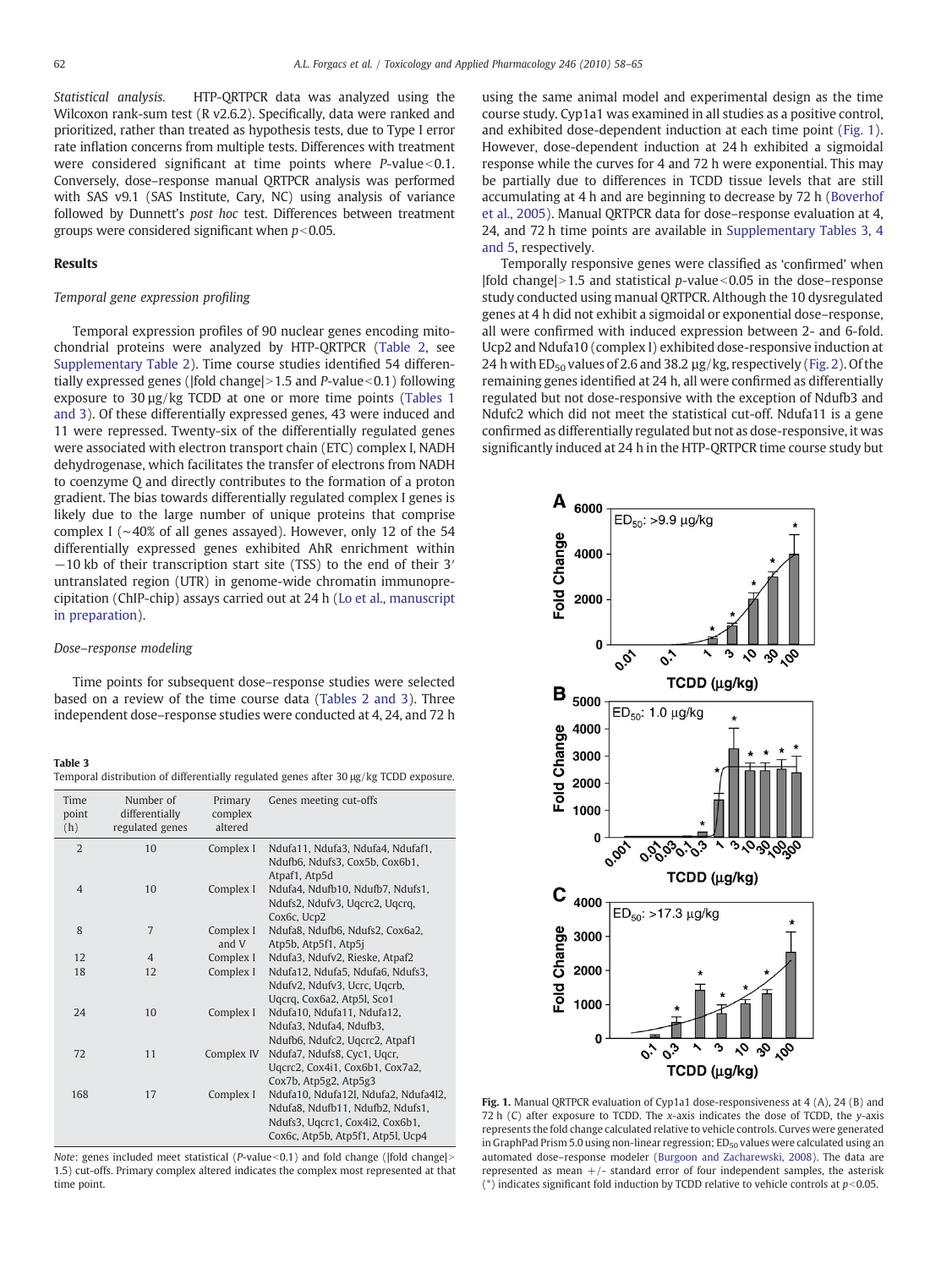<span id="page-5-0"></span>did not exhibit a dose–response at 24 h that could be modeled (Fig. 3). Of the 11 differentially regulated genes identified at 72 h using HTP-QRTPCR, all were confirmed using manual QRTPCR and 3 (Cyc1, Cox7b and Atp5g3) exhibited sigmoidal dose–response relationships ([Fig. 4](#page-6-0)). Sco1, Atp5l and Ucp5 were also dose-responsive at 72 h, but were not among the 11 differentially regulated genes identified by HTP-QRTPCR. Automated dose−response modeling yielded ED<sub>50</sub> values for all dose–response genes ranging from 3.2 µg/kg for Atp5l to  $>46.1 \mu$ g/kg for Cyc1 which both exhibited an exponential dose– response relationship in response to TCDD.

#### Putative dioxin response element (DRE) identification

The genomic sequences of the 8 dose-responsive genes (Ndufa10, Cyc1, Cox7b, Atp5g3, Atp5l, Ucp2, Ucp5 and Sco2) were computationally scanned to identify putative DREs located within 10 kb upstream of the transcriptional start site (TSS) to the end of the 3′- UTR. A matrix similarity score of  $> 0.80$  was used to tentatively assign functionality, as previously described ([Sun et al., 2004](#page-7-0)). Each doseresponsive gene possessed several putative DREs. However, only 3 of the 8 confirmed dose-responsive genes exhibited AhR enrichment within −10 kb of their TSS to the end of their 3′ UTR in genome-wide chromatin immunoprecipitation (ChIP-chip) assays (J.B. Matthews et al., manuscript in preparation). The highest incidence of DREs was located within 10 kb upstream of the TSS [\(Table 4](#page-6-0)). In contrast, the incidence of DREs within the open reading frames and the untranslated regions was much lower, consistent with functional DREs tending to reside within −1500 bp of the TSS [\(Sun et al., 2004](#page-7-0)).

### Discussion

This study is the first targeted comprehensive evaluation of the effect of TCDD on the expression of nuclear encoded mitochondrial electron transport and oxidative phosphorylation associated genes by HTP-QRTPCR. Responses exhibited both time- and dose-dependent expression patterns, in a gene-specific manner. This is consistent with TCDD eliciting a distinct hepatic gene expression profile that included induction, repression, early, mid, and late responses, many of which could be directly associated with the resulting phenotypes (e.g. fatty accumulation, and immune cell infiltration) ([Boverhof et al., 2005](#page-7-0)). In all, the temporal expression of 90 mitochondrial associated genes was examined using HTP-QRTPCR. Fifty four (54) mitochondrial genes were differentially expressed in response to TCDD, of which 8 exhibited sigmoidal or exponential dose-dependent pattern of expression at 4, 24 or 72 h. The  $ED_{50}$  values obtained for the 8 identified genes ranged from 0.01 to 100 μg/kg. Meanwhile the  $ED<sub>50</sub>$  for Cyp1a1 mRNA induction was comparable to previous reports using manual QRTPCR [\(Boverhof et al., 2005](#page-7-0)).



Fig. 3. Evaluation of Ndufa11, an ETC complex I gene. HTP-QRTPCR temporal expression profile (A) and dose–response (B) evaluation at 24 h by manual QRTPCR. The x-axis indicates the time or dose of TCDD, respectively, while the y-axis represents the fold change calculated relative to time-matched vehicle controls. The data are represented as mean  $+/-$  standard error of four independent samples, the asterisk  $(*)$  indicates significant fold induction by TCDD relative to vehicle controls at  $p<0.05$ .

Although HTP-QRTPCR was used to rapidly examine gene expression, differences in assay conditions and sensitivity as well as hepatic TCDD levels likely contributed to the identification of the limited number of dose-responsive genes using manual QRTPCR. Moreover, ChIP-chip data suggests that these may be secondary responses that do not involve direct interactions between AhR and DREs (J.B. Matthews et al, manuscript in preparation). Although, TCDD altered the expression of ETC subunit mRNA levels in complexes I, III, IV and V as well as UCPs and chaperone, no complex II subunit mRNA levels were altered, consistent with TCDD having no impact on its activity [\(Shertzer et al., 2006](#page-7-0)).

Previous studies suggest that membrane potential may regulate mitochondrial ROS production ([McLennan and Degli Esposti, 2000](#page-7-0)). This is highly influenced by UCPs which mediate proton leakage to reduce the inner membrane potential ([Ledesma et al., 2002\)](#page-7-0). TCDD elicited temporal and dose-dependent differential expression of Ucp2 and Ucp5. Ucp2 is highly expressed in Kupffer cells, but not in healthy hepatocytes [\(Fulop et al., 2006](#page-7-0)). However, Ucp2 is highly expressed in



Fig. 2. Dose-response evaluation of genes at 24 h by manual QRTPCR. The x-axis indicates the dose of TCDD, the y-axis represents the fold change calculated relative to time-matched vehicle controls ( $n=4$ ). Curves were generated in GraphPad Prism 5.0 using non-linear regression; ED<sub>50</sub> values were determined using an automated dose–response modeler [\(Burgoon and Zacharewski, 2008](#page-7-0)). The asterisk (\*) indicates significant fold induction by TCDD relative to vehicle controls at  $p<0.05$ .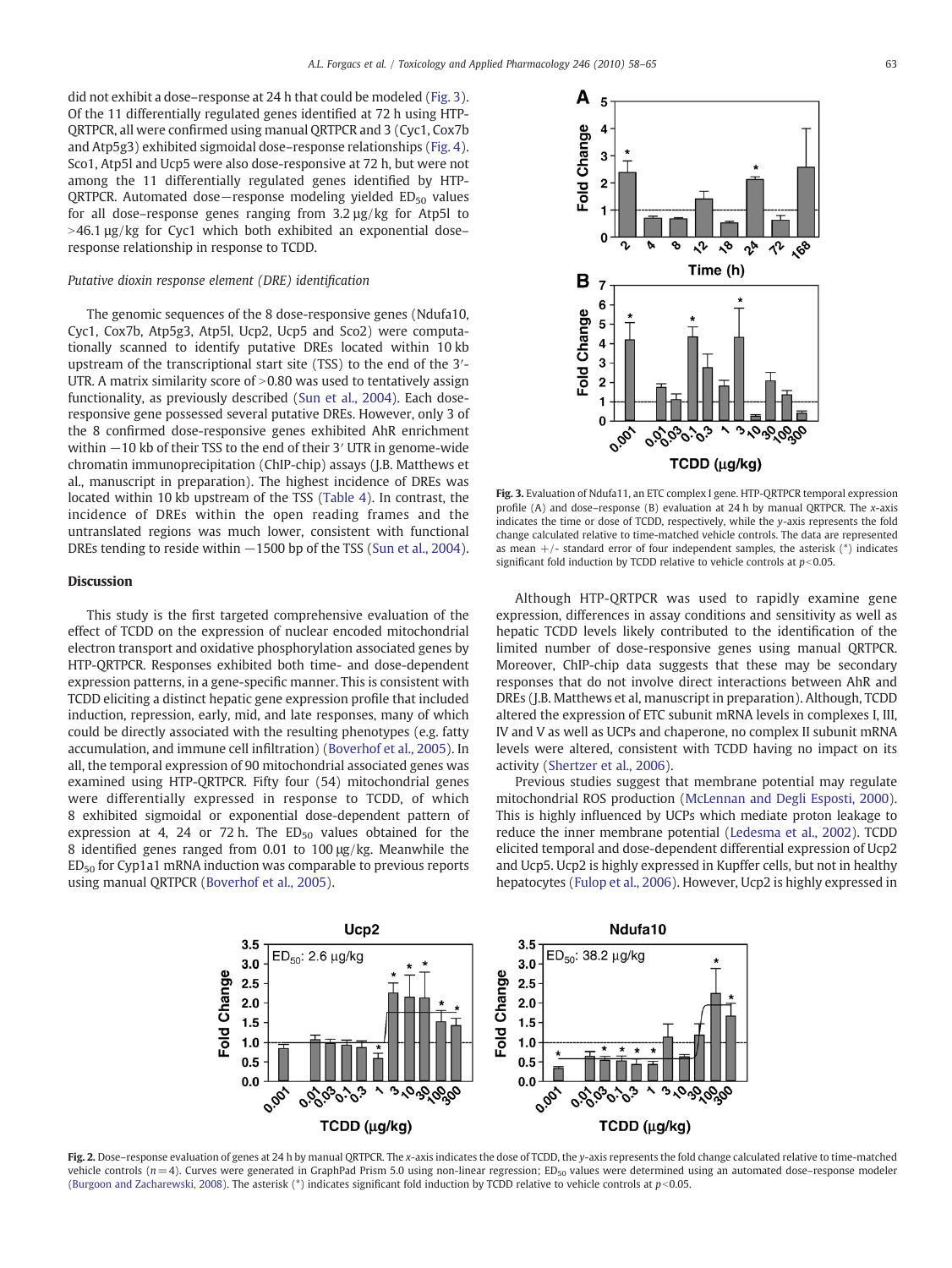<span id="page-6-0"></span>

Fig. 4. 72 h dose–response evaluation using manual QRTPCR. The x-axis indicates the dose of TCDD, the y-axis represents the fold change calculated relative to time-matched vehicle controls ( $n=5$ ). Curves were generated in GraphPad Prism 5.0 using non-linear regression; ED<sub>50</sub> values were obtained using an automated dose–response modeler ([Burgoon and](#page-7-0) [Zacharewski, 2008](#page-7-0)). The data are represented as mean +/- standard error of four independent samples, the asterisk (\*) indicates significant fold induction by TCDD relative to vehicle controls at  $p<0.05$ .

fatty liver hepatocytes [\(Fulop et al., 2006; Grav et al., 2003\)](#page-7-0). TCDD (30 μg/kg) induces fatty accumulation in C57BL/6 mouse liver [\(Boverhof et al., 2005](#page-7-0)). Fatty liver, as well as increased ROS production and lipid peroxidation are all manifestations of TCDD-induced hepatotoxicity ([Alsharif et al., 1990; Boverhof et al., 2005; Burgoon](#page-7-0) [and Zacharewski, 2008; Stohs, 1990](#page-7-0)). UCP2 has also been implicated in moderating hydrogen peroxide release, as well as lipid peroxidation, while regulating oxidative stress, all of which further correlate with TCDD-induced hepatotoxicity ([Demori et al., 2008; Negre-](#page-7-0)[Salvayre et al., 1997](#page-7-0)). Although no effect on hepatic UCP2 protein levels were reported following 5 µg/kg TCDD treatment in C57BL/6J mice ([Shertzer et al., 2006\)](#page-7-0), our results suggest that Ucp2 mRNA expression increases over time and is dose-responsive. It is possible that in TCDD-induced fatty liver, UCP2 is activated to reduce the hyperpolarization of the inner mitochondrial membrane to modulate hydrogen peroxide generation [\(Fulop et al., 2006; Negre-Salvayre](#page-7-0) [et al., 1997\)](#page-7-0). In fact, TCDD depolarizes the inner mitochondrial

#### Table 4

| DRE distribution within the genomic sequence of dose-responsive genes. |  |  |  |
|------------------------------------------------------------------------|--|--|--|
|                                                                        |  |  |  |

| Gene              | <b>ETC</b><br>complex | $5-10$ kb<br>upstream of<br><b>TSS</b> | Within<br>5 kb of<br><b>TSS</b> | In<br>introns exons | In       | In $5'$<br><b>UTR</b> | In $3'$<br><b>UTR</b> |
|-------------------|-----------------------|----------------------------------------|---------------------------------|---------------------|----------|-----------------------|-----------------------|
| Ndufa10           | Complex I             |                                        |                                 | 6                   | $\Omega$ | $\Omega$              | $\Omega$              |
| Cyc1              | Complex III           | 3                                      | 5                               | $\overline{2}$      | $\Omega$ |                       | $\Omega$              |
| Cox <sub>7b</sub> | Complex IV            | $\overline{2}$                         | 6                               | $\mathbf{0}$        |          | $\Omega$              | $\Omega$              |
| Atp5g3            | Complex V             |                                        |                                 |                     | $\Omega$ | $\Omega$              | $\Omega$              |
| Atp5l             | Complex V             | 5                                      |                                 | $\Omega$            | $\Omega$ | $\Omega$              | $\Omega$              |
| Ucp2              | Uncoupled<br>protein  | 4                                      | $\overline{2}$                  | 3                   | $\Omega$ | $\Omega$              | $\Omega$              |
| Ucp5              | Uncoupled<br>protein  | $\Omega$                               | $\overline{2}$                  | $\overline{4}$      |          | $\Omega$              |                       |
| Sco1              | Chaperone             | 6                                      | 3                               | 8                   | $\Omega$ | $\Omega$              | $\Omega$              |

Note: Identified DREs must have a similarity score  $>0.8$  as identified in UCSC mouse build 37.

membrane in primary rat hepatocytes, treated with 15 nM TCDD for 72 h ([Aly and Domenech, 2009](#page-7-0)). Ultimately this could attenuate membrane potential and alter ATP synthase (ETC complex V) activity resulting in reduced ATP production ([Shertzer et al., 2006\)](#page-7-0). Interestingly, the ATP synthase genes, Atp5g3 and Atp5l, also exhibited dosedependent induction by TCDD, further suggesting dysregulation of complex V. Together, the induction of Ucp2 as well as ATP synthase components suggest potential mechanisms contributing to TCDDinduced mitochondrial toxicity.

TCDD also altered the expression of subunits of complexes I, III and IV which may further disrupt mitochondrial function. Complex I (NADH dehydrogenase) has been implicated in ROS production, more specifically in superoxide production and lipid peroxidation [\(Lenaz,](#page-7-0) [2001; McLennan and Degli Esposti, 2000\)](#page-7-0). Ndufa10, a component of complex I, exhibited dose-dependent induction by TCDD at 24 h, and could affect complex I activity. Increased respiration in response to TCDD could alter membrane potential as well as account for the observed increase in ROS production [\(Shertzer et al., 2006\)](#page-7-0). However, complex III is the rate limiting step in electron flow, though membrane fluidity and complex IV and V activity may also affect respiration ([Shertzer et al., 2006\)](#page-7-0). Cytochrome c-1 (Cyc1), a soluble electron carrier that is reduced at complex III and is oxidized by complex IV, exhibited dose-dependent induction. Increases in Cyc1 could contribute to excessive electron transfer to complex IV, and increase mitochondrial respiration. Consequently, both complex III and IV associated transcripts and their activities could be differentially regulated by TCDD. In addition to Cyc1 (categorized as complex III in this study), the chaperone Sco1, which is involved in complex IV assembly, as well as Cox7b, a complex IV component, were both doseresponsive. Collectively, these results suggest that TCDD may affect mitochondrial respiration by altering subunit expression and subsequent complex activity.

Finally, putative DREs (pDREs) were identified for all genes showing dose-dependent induction by TCDD. While the expected occurrence of